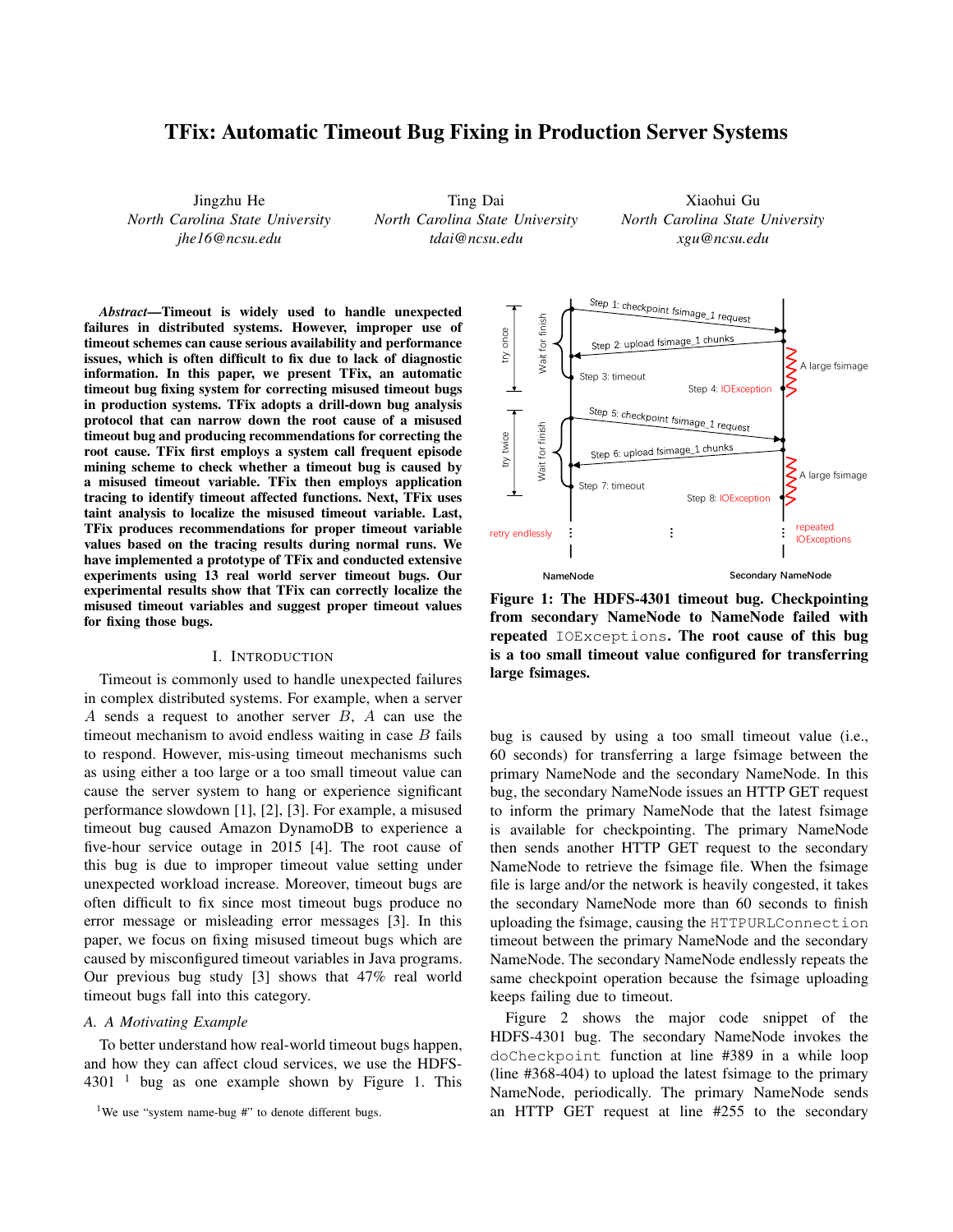

Figure 2: The code snippet of the HDFS-4301 Bug. The  $\rightarrow$  represents the function call flows, while the **represents how** IOException happens and how it is thrown, catched and handled by the Secondary NameNode.

NameNode to retrieve the fsimage. However, the timeout value for the HTTPURLConnection is too small, causing the read operation to timeout and throw an IOException at line #358. The IOException is thrown to the getFileClient, uploadImageFromStorage, and doCheckpoint functions, and finally caught by the catch block in the doWork function. The secondary NameNode endlessly retries the doCheckpoint operation resulting in repeated IOExceptions. However, this IOException is simply logged at line #390, which does not provide any information about the root cause of the bug, that is, the timeout variable is set to be too small. Even if the developer figures out the root cause is the misconfigured timeout variable, it is still difficult for the developer to come up with a proper timeout value that works for his or her

## HDFS system.

# *B. Contribution*

In this paper, we present TFix, an automatic misused timeout bug fixing system. TFix leverages TScope [5] to detect a timeout bug in server systems. After a timeout bug is detected, TFix executes a novel *drill-down bug analysis* protocol to automatically narrow down the root cause of the detected timeout bug and produce recommendations for fixing the timeout bug. TFix first determines whether the detected timeout bug is caused by mis-using a timeout scheme. To achieve this goal, we leverage a system call frequent episode mining scheme [6] to check whether any commonly used timeout functions (e.g., MonitorCounterGroup function in Flume system [7]) are invoked when the bug is triggered. If the timeout bug is classified as mis-used timeout bug, TFix further localizes the functions that are affected by the timeout bug. Intuitively, when a timeout bug is triggered, the affected function will either run longer time or run more frequently. TFix employs an application performance tracing tool called Dapper [8] to identify timeout bug affected functions. After the function is identified, we use the taint analysis tool [9] to narrow down which timeout variable(s) are used by the affected function. We then perform timeout variable value recommendation based on the profiled execution time of the pinpointed function during normal runs. Specifically, our paper makes the following contributions.

- We describe a novel *drill-down bug analysis* framework which can automatically narrow down the root cause of a misused timeout bug and provide recommendations for fixing the bug.
- We present a dynamic system call analysis scheme that can automatically classify a detected bug as misused timeout bug.
- We describe a hybrid scheme that combines dynamic application performance tracing and static taint analysis to localize the misused timeout variable and provide proper timeout value recommendations for fixing the timeout bug.
- We have implemented a prototype of TFix and conducted extensive evaluation using 13 real world server timeout bugs. Our results show that TFix can correctly classify all tested misused timeout bugs and pinpoint the exact timeout variable that has caused the timeout bug. The timeout values suggested by TFix can effectively correct all the tested misused timeout bugs.

The rest of the paper is organized as follows. Section II describes design details. Section III presents the experimental evaluation. Section IV discusses the limitation of TFix. Section V discusses related work. Finally, the paper concludes in Section VI.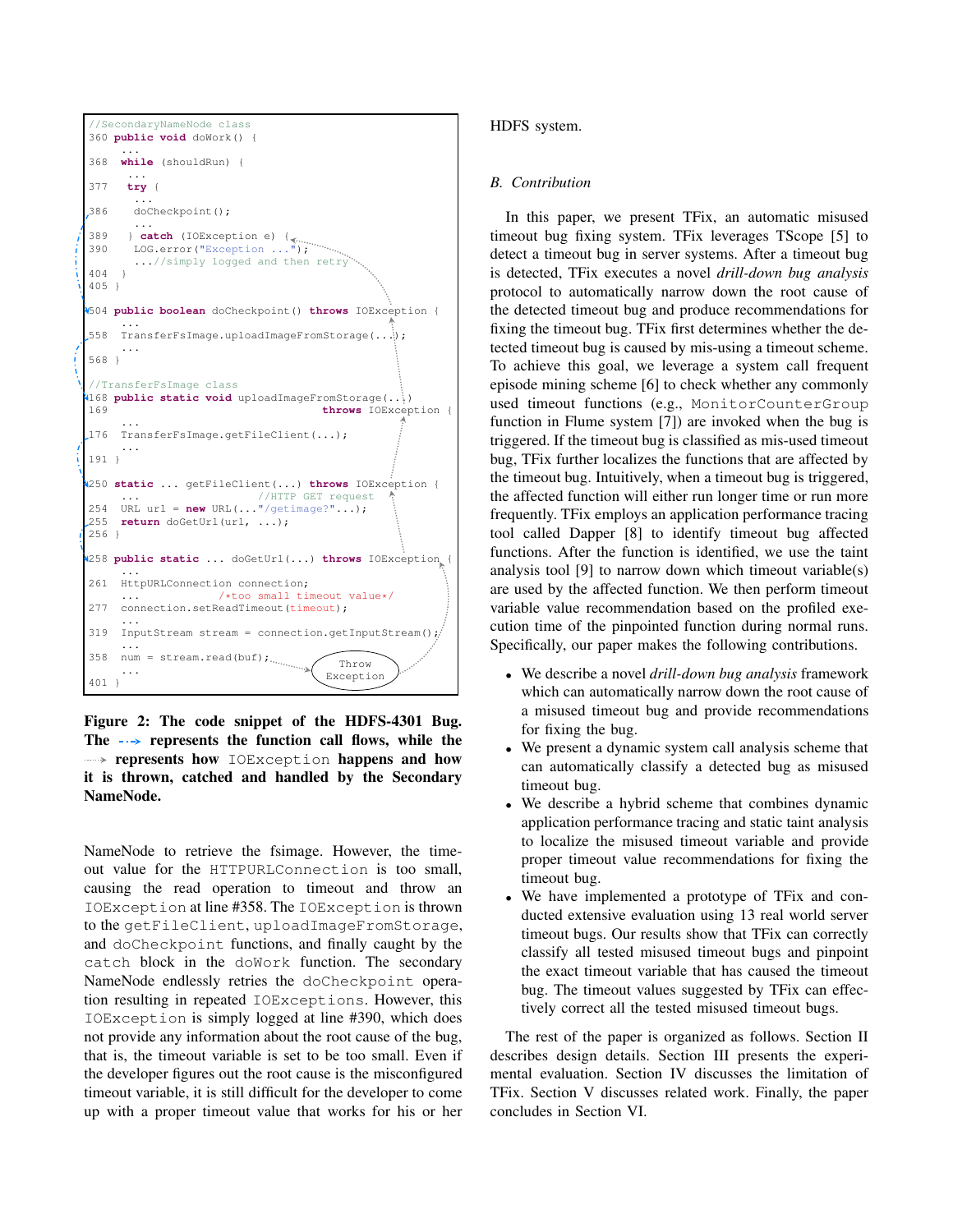

Figure 3: The architecture of TFix.

#### II. SYSTEM DESIGN

In this section, we present the design details of the TFix system. We first provide an overview about TFix. We then describe the misused timeout bug classification scheme followed by the timeout affected function identification. Next, we talk about the misused timeout variable identification and timeout value recommendation.

### *A. Approach Overview*

TFix provides a drill-down bug analysis framework for fixing misused timeout bugs, which consists of four major components as shown by Figure 3. When a server system experiences software hang or performance slowdown, TFix leverages TScope [5] to identify whether the anomaly is caused by a timeout bug by analyzing a window of system call trace collected by the kernel tracing module LTTng [10]. If TScope confirms that the performance anomaly is caused by a timeout bug, TFix is triggered to conduct further drilldown analysis. TFix first performs timeout bug classification to determine whether the timeout bug is caused by mis-using certain timeout mechanisms (Section II-B). If the classification result is positive, TFix employs the application function tracing framework Dapper [8] to identify which functions are affected by the misused timeout bug (Section II-C). Next, TFix leverages static taint analysis to localize which timeout variables are used by the identified timeout affected function (Section II-D). Lastly, TFix produces recommendation for the mis-used timeout variable for fixing the timeout bug (Section II-E). The whole drill-down bug diagnosis protocol is executed automatically without requiring any human intervention. We will describe each component in details in the following subsections.

### *B. Misused Timeout Bug Classification*

TFix leverages TScope [5] to determine whether a detected system anomaly is caused by a timeout bug. Timeout bugs can be broadly classified into two groups: 1) *misused timeout bug* where the system anomaly is caused by some incorrectly used timeout variables; and 2) *missing timeout bug* where the system anomaly is caused by lack of timeout mechanisms. In this paper, TFix focuses on fixing misused timeout bug by identifying root cause timeout variables and suggesting proper timeout values for fixing the bug. To achieve this goal, TFix first needs to classify a detected timeout bug as a misused timeout bug. Intuitively, a misused timeout bug is triggered when a certain timeout related function (e.g., URL.openConnection, ServerSocketChannel.open,

ReentrantLock.tryLock) is executed. Thus, TFix performs misused timeout bug classification by checking whether timeout related functions are invoked when the bug is triggered.

TFix first provides an offline comparative analysis to extract timeout related functions for each server system. We observe that different server systems often employ different timeout related classes. However, although each system has multiple timeout variables to guard connections, those timeout mechanisms are usually configured by common timeout configuration classes. For example, Flume's timeout mechanisms are built on top of MonitorCounterGroup inside the instrumentation class, which is used for monitoring system state and building timers. To identify those timeout configuration classes, we employ a dual testing scheme. For each system, we produce a set of test cases each of which consists of two dual parts: one part uses timeout and the other part does not employ timeout. For example, we build a socket connection between the client and HDFS server to write data into HDFS. The difference between the two counterparts is that one has socket write timeout while the other does not. We use HProf [11] to trace the invoked Java functions during the execution of those dual test cases. We compare the lists of the Java functions produced by the two dual test cases in order to extract those functions which only appear in the profiling result of those test cases with timeout mechanisms. To further narrow down the scope of timeout related functions, we only keep those functions that are related to timeout configuration, network connection and synchronization since timeout mechanisms need timers to monitor the elapsed time and timeout mechanisms are often used in network connection and synchronization operations.

After identifying those timeout related functions, TFix needs to employ an efficient scheme to match with those functions during production run. To avoid expensive application function instrumentation, TFix employs a system call frequent episode mining scheme [6] to match with those timeout related functions. The basic idea is to extract unique system call sequences produced by those timeout related functions during the offline analysis. During production run, TFix performs the frequent episode mining over runtime system call sequences and checks whether the frequent system call sequences produced by those timeout related functions exist in the runtime trace. If we find one or more timeout related function matching, TFix classifies the detected bug as a misused timeout bug.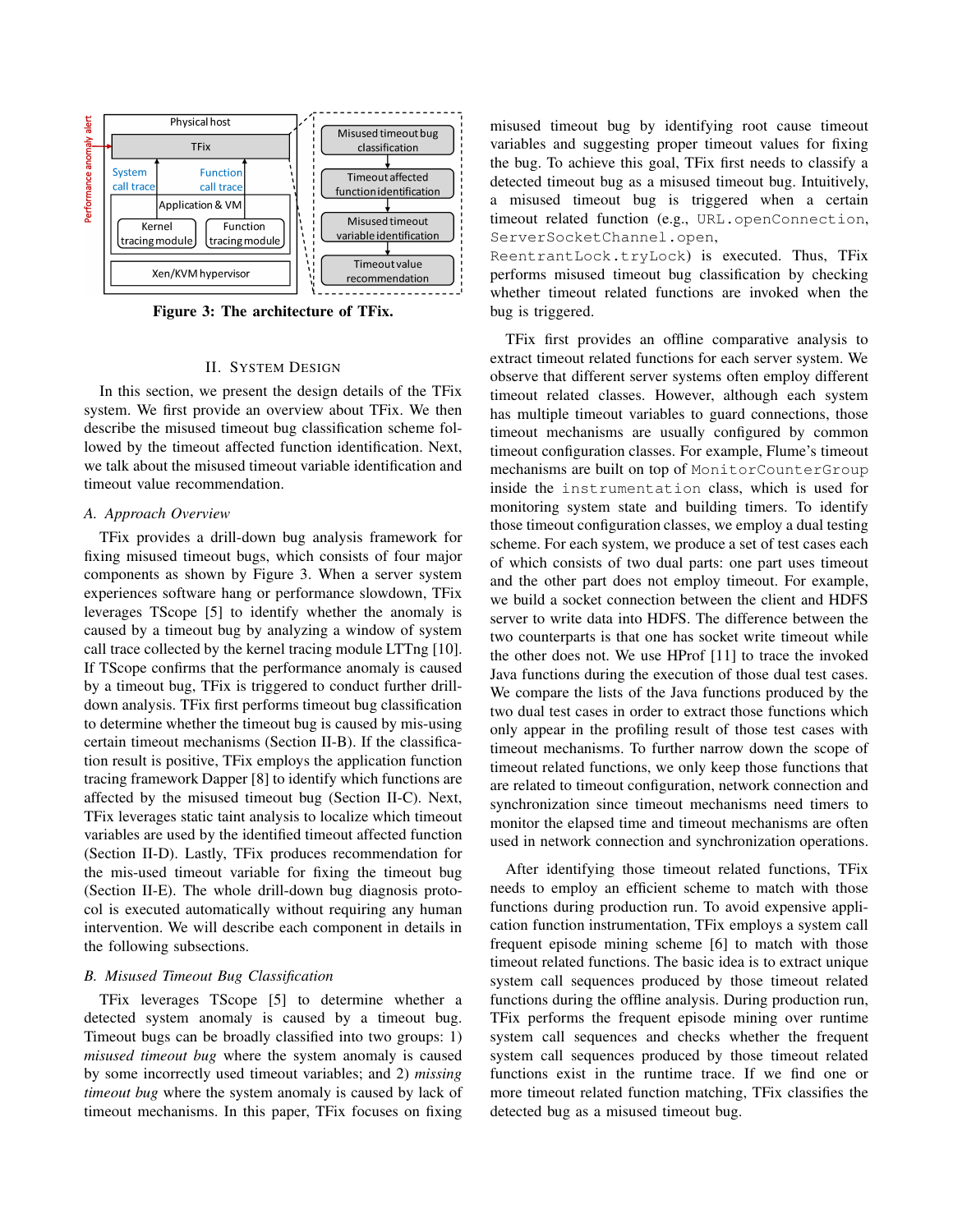

# *C. Timeout Affected Function Identification*

After classifying a detected bug as a misused timeout bug, TFix wants to identify which functions are affected by this misused timeout bug. To achieve this goal, TFix leverages a commonly used application performance tracing tool, i.e., Google's Dapper [8] framework. Dapper allows us to trace the beginning and ending timestamps of all function calls and the control flow graph for the diagnosed bug. We choose Dapper tracing tool because it supports distributed systems and incurs low runtime overhead to production systems. The existing implementations of Dapper tracing can only be applied to RPC related functions. TFix augments the Dapper tracing tool to support all timeout related functions.

Dapper's tracing can be modeled as a tree. The tree nodes are called spans and the edges indicate the control flow between spans. Each span contains a span id and a parent id. The root span does not have a parent id. All spans in the tree share the same trace id. A span represents a RPC connection or a function call, containing the information of both the caller and callee (or the client and server). A span also contains a set of activities including the beginning timestamps, ending timestamps, process name, thread name, and the messages embedded in a RPC or function call.

For example, in Figure 4, a user issues a web search request to the local server A. Server A receives the request and sends the request to the remote server B and C to retrieve the results. Server B stores the data locally and sends the result back to Server A. Server C does not contain the data, thus it sends a request to the remote server D to get the result before responding to Server A. In this case, a simple web search contains four RPC calls between the user and the local server or between servers. When we apply the Dapper framework to trace the control flow of the example in Figure 4, we get a RPC tree, shown in Figure 5. The root span (i.e., Span 0) represents the RPC request and response between the user and Server A. Span 1 indicates the RPC connection between Server A and Server B. Span 2 represents the RPC connection between Server A and Server C. Span 3 illustrates the RPC connection between Server C and Server D. The edge between each span indicates a control flow. For example, Server A receives the user's

```
{"i":"1b1bdfddac521ce8", "s":"df4646ae00070999",
 "b":1543260568612, "e":1543260568654,
 "d":"org.apache.hadoop.hdfs.protocol.ClientProtocol.
     getDatanodeReport",
   "r":"RunJar", "p":["84d19776da97fe78"]
}
```
#### Figure 6: A trace example of Dapper.

request and issues RPC call 1 and 2 to Server B and C, respectively. Thus, Span 1 and Span 2 share the same parent span (i.e., Span 0).

After retrieving a Dapper trace for a target bug, we first extract the execution time and frequency of all the functions invoked when the bug happens. Specifically, we calculate the frequency of each function by simply counting how many times it is invoked in the Dapper trace. We calculate the execution time of each function by subtracting the beginning time from the ending time. Figure 6 shows a Dapper trace example. We can see the Dapper trace is well structured. The trace contains various labels indicating different kinds of information. Among them, "b" and "e" indicate the beginning timestamp and the ending timestamp of a function, respectively. "d" represents the function name and "r" represents the process name.

We further identify the timeout affected functions by checking the abnormality of the functions' execution time and frequency. We need to consider two cases: 1) a timeout value is set to be too large or 2) a timeout value is set to be too small. If the timeout value is set to be too large, the execution time of the timeout affected function is much longer than its execution time during the system's normal run. If the timeout value is set to be too small, the system experiences repeated failures due to frequent timeout. Therefore, the frequency of the timeout affected function is much higher than its frequency during the system's normal run.

For the first case where the timeout value is too large, we identify a function as a timeout affected function by checking whether its execution time is much larger than the maximum execution time during system's normal run. For example, in HBase-13647 and HBase-6684, the timeout value for the RPC connection is misconfigured to be Integer.MAX\_VALUE. The system works fine under normal state where an HBase client exchanges messages with an HBase server (e.g., HMaster, RegionServer) within tens of seconds successfully. However, when the HBase server fails, the HBase client hangs for about 24 days, causing the execution time of the HBase client's RPC function significantly prolonged. We identify the RPC function as the timeout affected function based on its increased execution time.

For the second case where the timeout value is too small, the system experiences repeated failures due to frequent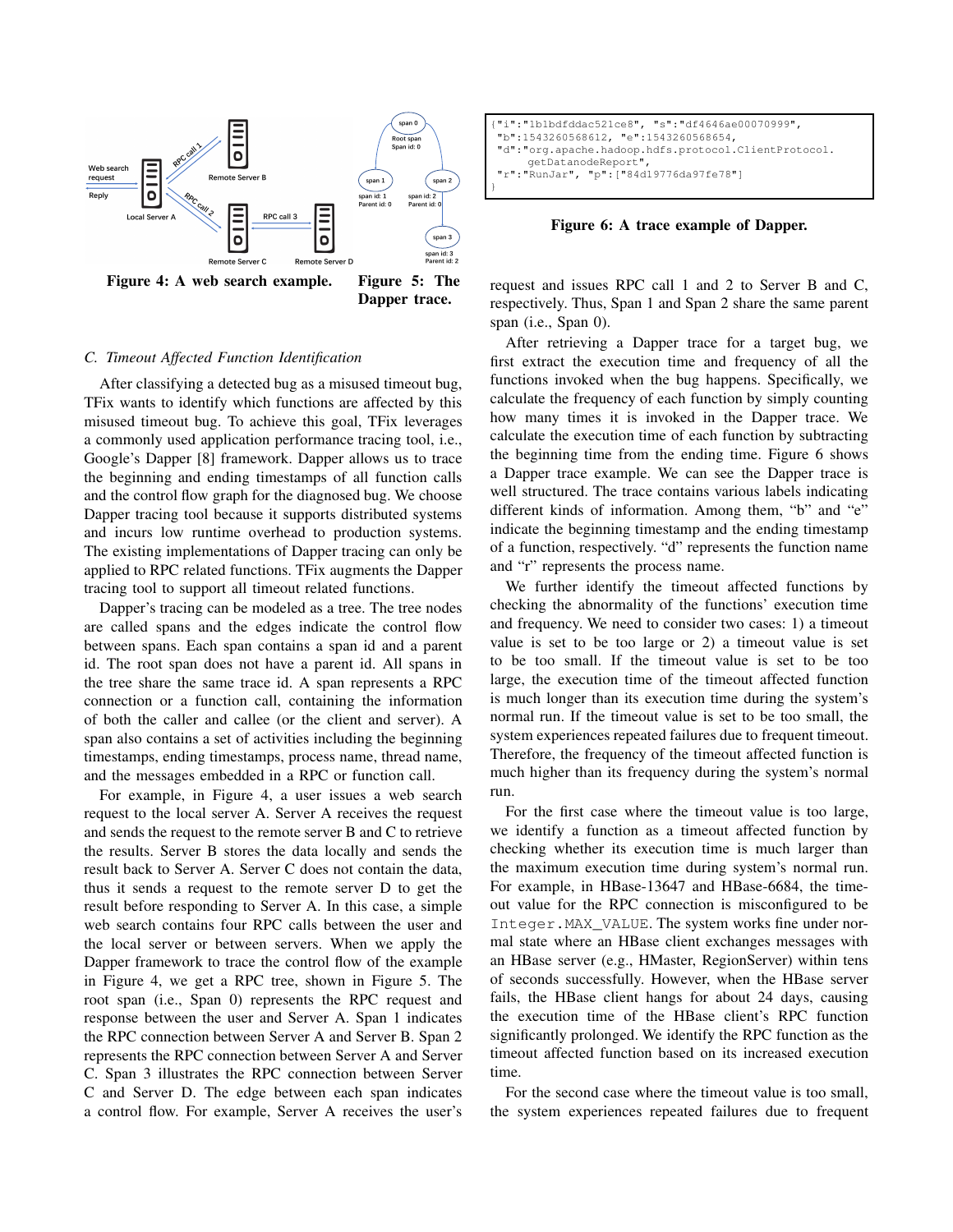

Figure 7: TFix uses the static taint analysis to identify the misused timeout variable for the HDFS-4301 bug.

timeout. Therefore, the frequency of the root cause function greatly increases when the timeout bug is triggered while the execution time of the affected function is similar to the maximum execution time during the system normal run. We thus use frequency to identify those timeout related functions. For example, in the HDFS-4301 bug, the system experiences continuous failures. We identify the doGetUrl, getFileClient, uploadImageFromStorage, and doCheckpoint functions as timeout affected functions because of their invocation frequencies significantly increase.

### *D. Misused Timeout Variable Identification*

In this subsection, we describe how TFix identifies the misused timeout variables contributing to the misused timeout bugs. Specifically, we adopt the static taint analysis to correlate the timeout variables with the timeout affected functions to identify the misused timeout variables.

To localize which timeout variable is used when the bug happens, we first retrieve all the timeout variables in the target system. In large scale distributed systems, timeout variables along with other configurable parameters are often stored in specific configuration files [12]. For example, in a Hadoop system, all the configurable variables are defined with default values in configuration files, such as HConstant and DFSConfigKeys classes. These variables' value can be overridden and customized by users in .xml configuration files. Thus, all the variables appear in systems' configuration files and contain "timeout" keyword in their names are potentially related to misused timeout bugs. Next, we taint all these timeout variables and conduct data flow dependency analysis on them to extract all related variables statically. We then check whether the timeout affected functions use the timeout related variables. If a timeout affected function  $f$  uses a timeout related variable  $v_t$ , we consider  $v_t$  as a misused timeout variable candidate. To achieve high accuracy, we also compare the execution time of f with the value of  $v_t$ . If they match, we consider  $v_t$  as the misused timeout variable.

For example, Figure 7 shows how TFix uses the static taint analysis to identify the misused timeout variable for the HDFS-4301 bug. In this bug, the default timeout value is set to 60 seconds in DFS\_IMAGE\_TRANSFER\_TIMEOUT\_DEFAULT in DFSConfigKeys.java. If users configure the timeout variable dfs.image.transfer.timeout in hdfs-site.xml, the system uses the configured value. Otherwise, the system uses the default value. We annotate both dfs.image.transfer.timeout and DFS\_IMAGE\_TRANSFER\_TIMEOUT\_DEFAULT as tainted. After applying static taint analysis, we find that the timeout affected function doGetUrl uses both tainted variables at line #271-273. Since the user configures the value of dfs.image.transfer.timeout in hdfs-site.xml, we determine that the misused timeout variable is dfs.image.transfer.timeout. We also perform cross validation between the timeout variable value and the execution time of the timeout affected function to confirm whether our timeout variable identification is accurate.

### *E. Timeout Value Recommendation*

After pinpointing the misused timeout variable, TFix recommends a proper timeout value to fix the timeout bug. The timeout value recommendation considers two different cases: 1) the timeout value is too large or 2) the timeout value is too small. As mentioned in Section II-C, if the timeout affected function experiences significant execution time increase, TFix infers that the timeout bug is caused by a too large timeout value. In those cases, TFix recommends to set the timeout value to be the maximum execution time of the affected function right before the bug is detected. Such in-situ profiling results should reflect the system's current environment such as network bandwidth, I/O read/write speed, and CPU load. If the timeout bug is caused by a too small timeout value, we should observe the frequency of the function execution increases. Under those circumstances, TFix suggests a larger timeout value by continuously multiplying the current timeout value by a ratio  $\alpha$ ,  $\alpha > 1$  until the timeout bug is corrected.  $\alpha$  is a user configurable parameter which represents the tradeoff between fast fix and larger timeout delay. In our experiments, we set  $\alpha$  to be 2.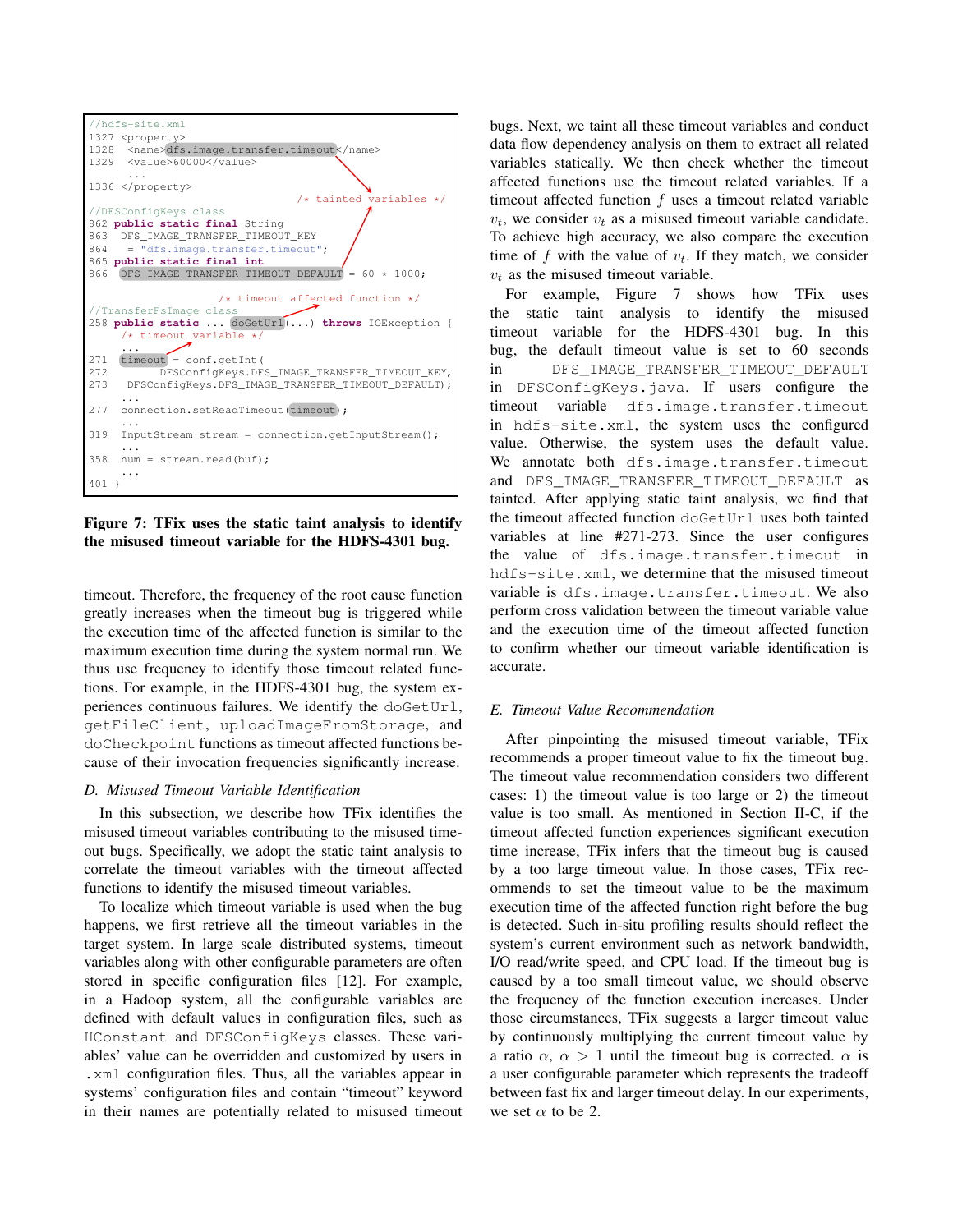Table I: System description.

| <b>System</b> | <b>Setup Mode</b>  | <b>Description</b>                                   |  |  |
|---------------|--------------------|------------------------------------------------------|--|--|
| Hadoop        | Distributed        | The utilities and libraries for Hadoop<br>modules    |  |  |
| <b>HDFS</b>   | <b>Distributed</b> | Hadoop distributed file system                       |  |  |
| MapReduce     | Distributed        | Hadoop big data processing framework                 |  |  |
| HBase         | Standalone         | Non-relational, distributed database                 |  |  |
| Flume         | Standalone         | Log data collection/aggregation<br>/movement service |  |  |

#### III. EXPERIMENTAL RESULTS

In this section, we present experimental evaluation results. We have implemented a prototype of TFix and conducted our experiments on a cluster in our research lab. Each host is equipped with a quad-core Xeon 2.53Ghz CPU along with 16GB memory and runs 64-bit Ubuntu 16.04. The system call trace is collected using LTTng v2.0.1. The function call trace is collected using Google's Dapper framework. We first introduce our evaluation methodology. We then present the results of misused timeout bug classification, timeout affected function identification, misused timeout variable identification, timeout value recommendation, and overhead. We also present three case studies to show how TFix correct timeout bugs in details.

### *A. Methodology*

We collected all the bugs from five open source systems. All the systems' names, description and setup mode are listed in Table I. We set up three systems in distributed modes to investigate timeout issues occurring on the communication among different nodes in distributed systems.

We reproduce 13 real-world timeout bugs, including 8 misused timeout bugs and 5 missing timeout bugs. These bugs are collected from bug repositories, e.g., Apache JIRA [13] and Bugzilla [14]. Each report contains detailed information, e.g., version number and system's log information. We list the bugs' description in Table II. In our previous timeout bug identification work [5], the bug benchmarks covered all different root causes presented in the timeout bug study paper [3]. In contrast, TFix focuses on misused timeout bugs. Moreover, TFix only supports Java application systems currently.

We run workloads when the system is in the normal state, in order to approach the real-world system running. The workloads are also listed in Table II. Specifically, for the Hadoop, HDFS and MapReduce systems, we run word count job on a 765MB text file. For the HBase system, we use the YCSB workload generator to make insertion, query and update operations on a table. For the Flume system, we write log events to the log collection tool and distribute the logs repeatedly. These workloads invoke the timeout related functions all of our tested timeout bugs.

#### *B. Results*

In this subsection, we first present the classification results for timeout bugs, followed by the identification results for timeout affected function, and then describe the results of localizing the misused timeout variable and timeout value recommendation.

*1) Classification results for timeout bugs:* TFix classifies a misused timeout bug by checking whether it invokes commonly used timeout functions. As mentioned in Section II-B, our classification scheme matches the runtime system call traces with the frequent system call episodes produced by timeout related functions. Table III shows the classification results. TFix successfully classifies all the 13 timeout bugs. Table III also shows the matched timeout related functions, which are often used for network communications (e.g., ServerSocketChannel.open, URL.<init>), synchronization operations (e.g., AtomicReferenceArray.get, ReentrantLock.unlock), and timer settings (e.g., GregorianCalendar.<init>, System.nanoTime). The results match our assumption that timeout mechanisms are used to protect communications and synchronizations.

*2) Timeout affected function identification results:* We use the Dapper framework to trace the function calls for tested misused timeout bugs. Dapper has various implementation on different production systems. For example, an implementation of Dapper, HTrace [15] is integrated into Hadoop and HBase. We can configure the parameters for Dapper tracing in the configuration files directly and deploy the production systems to trace the function calls. However, the existing Dapper implementation targets at RPC libraries only. We augment the Dapper implementation by inserting the instrumentation points on synchronization operations and IPC calls. For example, the setupConnection function in Hadoop's ipc.Client class sets up a connection with IPC server. This setupConnection function cannot be traced by the existing HTrace implementation. We formulate the setupConnection as a span, which contains all the IPC connection activities, and add annotations to label the function.

Table IV shows the timeout affected functions identified by TFix in all tested misused timeout bugs. For Hadoop-9106, Hadoop-11252(v2.6.4), HDFS-10223, MapReduce-4089, HBase-15645 and HBase-17341 bug, the timeout affected functions have larger execution time compare with that during normal runs. For HDFS-4301 and MapReduce-6263 bug, the timeout affected functions have higher occurrence frequencies with identical execution time during each function run.

*3) Localizing the misused timeout variable and timeout value recommendation:* We adopt existing static taint tracking framework, i.e., Checker [9], to localize the misused timeout variable. Checker includes various useful plugins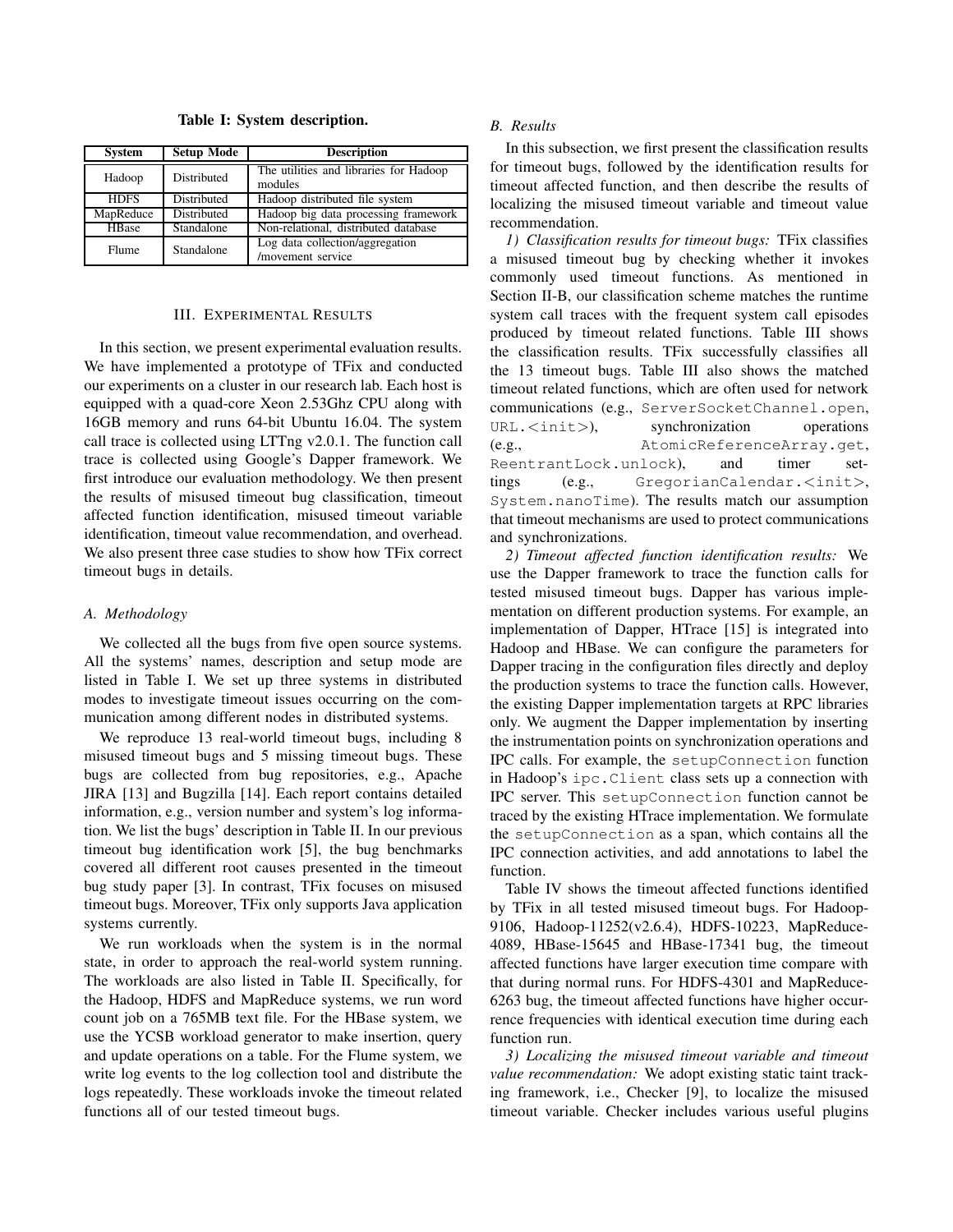| <b>Bug ID</b>    | <b>System Version</b> | <b>Root Cause</b>                                                                       | <b>Bug Type</b>              | Impact      | <b>Workload</b>    |
|------------------|-----------------------|-----------------------------------------------------------------------------------------|------------------------------|-------------|--------------------|
| Hadoop-9106      | $v2.0.3$ -alpha       | Misused<br>"ipc.client.connect.timeout" is misconfigured<br>too large timeout           |                              | Slowdown    | Word count         |
| Hadoop-11252     | v2.6.4                | Timeout is misconfigured for the RPC connection                                         | Misused<br>too large timeout | Hang        | Word count         |
| <b>HDFS-4301</b> | $v2.0.3$ -alpha       | Timeout value on image transfer operation is small                                      | Misused<br>too small timeout | Job failure | Word count         |
| HDFS-10223       | v2.8.0                | Timeout value on setting up the SASL connection<br>is too large                         | Misused<br>too large timeout | Slowdown    | Word count         |
| MapReduce-6263   | v2.7.0                | "hard-kill-timeout-ms" is misconfigured                                                 | Misused<br>too small timeout | Job failure | Word count         |
| MapReduce-4089   | v2.7.0                | "mapreduce.task.timeout" is set too large                                               | Misused<br>too large timeout | Slowdown    | Word count         |
| HBase-15645      | v1.3.0                | "hbase.rpc.timeout" is ignored                                                          | Misused<br>too large timeout | Hang        | <b>YCSB</b>        |
| HBase-17341      | v1.3.0                | Timeout is misconfigured for terminating replication<br>endpoint                        | Misused<br>too large timeout | Hang        | <b>YCSB</b>        |
| Hadoop-11252     | v2.5.0                | Timeout is missing for the RPC connection                                               | Missing                      | Hang        | Word count         |
| <b>HDFS-1490</b> | $v2.0.2$ -alpha       | Timeout is missing on image transfer between primary<br>NameNode and Secondary NameNode | Missing                      | Hang        | Word count         |
| MapReduce-5066   | $v2.0.3$ -alpha       | Timeout is missing when JobTracker calls a URL                                          | Missing                      | Hang        | Word count         |
| Flume-1316       | v1.1.0                | Connect-timeout and request-timeout are missing<br>in AvroSink                          | Missing                      | Hang        | Writing log events |
| Flume-1819       | v1.3.0                | Timeout is missing for reading data                                                     | Missing                      | Slowdown    | Writing log events |

# Table II: Timeout bug benchmarks.

### Table III: TFix's classification result of timeout bugs.

| Bug ID                | <b>Bug Type</b> | <b>Matched Timeout Related Functions</b>                                                                                                                                     | <b>Correct Timeout</b><br><b>Bug Classification?</b> |
|-----------------------|-----------------|------------------------------------------------------------------------------------------------------------------------------------------------------------------------------|------------------------------------------------------|
| Hadoop-9106           | misused         | System.nanoTime, URL. <init>, DecimalFormatSymbols.getInstance,<br/>ManagementFactory.getThreadMXBean</init>                                                                 | <b>Yes</b>                                           |
| Hadoop-11252 (v2.6.4) | misused         | Calendar. <init>, Calendar.getInstance, ServerSocketChannel.open</init>                                                                                                      | Yes                                                  |
| <b>HDFS-4301</b>      | misused         | AtomicReferenceArray.get, ThreadPoolExecutor                                                                                                                                 | Yes                                                  |
| HDFS-10223            | misused         | GregorianCalendar. <init>, ByteBuffer.allocateDirect</init>                                                                                                                  | Yes                                                  |
| MapReduce-6263        | misused         | DecimalFormatSymbols.initialize, ReentrantLock.unlock,<br>AbstractQueuedSynchronizer, ConcurrentHashMap.PutIfAbsent, ByteBuffer.allocate                                     | Yes                                                  |
| MapReduce-4089        | misused         | charset.CoderResult, AtomicMarkableReference,<br>DateFormatSymbols.initializeData                                                                                            | Yes                                                  |
| HBase-15645           | misused         | CopyOnWriteArrayList.iterator, URL. <init>, System.nanoTime,<br/>AtomicReferenceArray.set, ReentrantLock.unlock,<br/>AbstractQueuedSynchronizer, DecimalFormat.format</init> | <b>Yes</b>                                           |
| HBase-17341           | misused         | ScheduledThreadPoolExecutor. <init>, DecimalFormatSymbols.initialize,<br/>System.nanoTime, ConcurrentHashMap.computeIfAbsent</init>                                          | Yes                                                  |
| Hadoop-11252 (v2.5.0) | missing         | None                                                                                                                                                                         | Yes                                                  |
| <b>HDFS-1490</b>      | missing         | None                                                                                                                                                                         | Yes                                                  |
| MapReduce-5066        | missing         | None                                                                                                                                                                         | Yes                                                  |
| Flume-1316            | missing         | None                                                                                                                                                                         | Yes                                                  |
| Flume-1819            | missing         | None                                                                                                                                                                         | Yes                                                  |

#### Table IV: The timeout affected functions.

| <b>Bug ID</b>         | <b>Timeout affected functions</b>      |  |  |
|-----------------------|----------------------------------------|--|--|
| Hadoop-9106           | Client.setupConnection()               |  |  |
| Hadoop-11252 (v2.6.4) | RPC.getProtocolProxy()                 |  |  |
| <b>HDFS-4301</b>      | TransferImage.doGetUrl()               |  |  |
| HDFS-10223            | DFSUtilClient.peerFromSocketAndKey()   |  |  |
| MapReduce-6263        | YARNRunner.killJob()                   |  |  |
| MapReduce-4089        | TaskHeartbeatHandler.PingChecker.run() |  |  |
| HBase-15645           | RpcRetryingCaller.callWithRetries()    |  |  |
| HBase-17341           | ReplicationSource.terminate()          |  |  |

running on the Java compiler. The plugins can check null exceptions, invalidate inputs, tainted variables, etc. We apply the tainted checker on javac complier to localize misused variables. Specifically, we select all the timeout variables in configuration files. For each timeout variable, we annotate it as tainted. We compile the system's source code on the javac complier. If Checker catches the tainted variable in a timeout affected function, we consider it as the misused timeout variable. Table V shows the misused timeout variables localized by TFix for 8 misused timeout bugs.

Table V also shows the recommended timeout value by TFix. After adopting TFix's recommended value in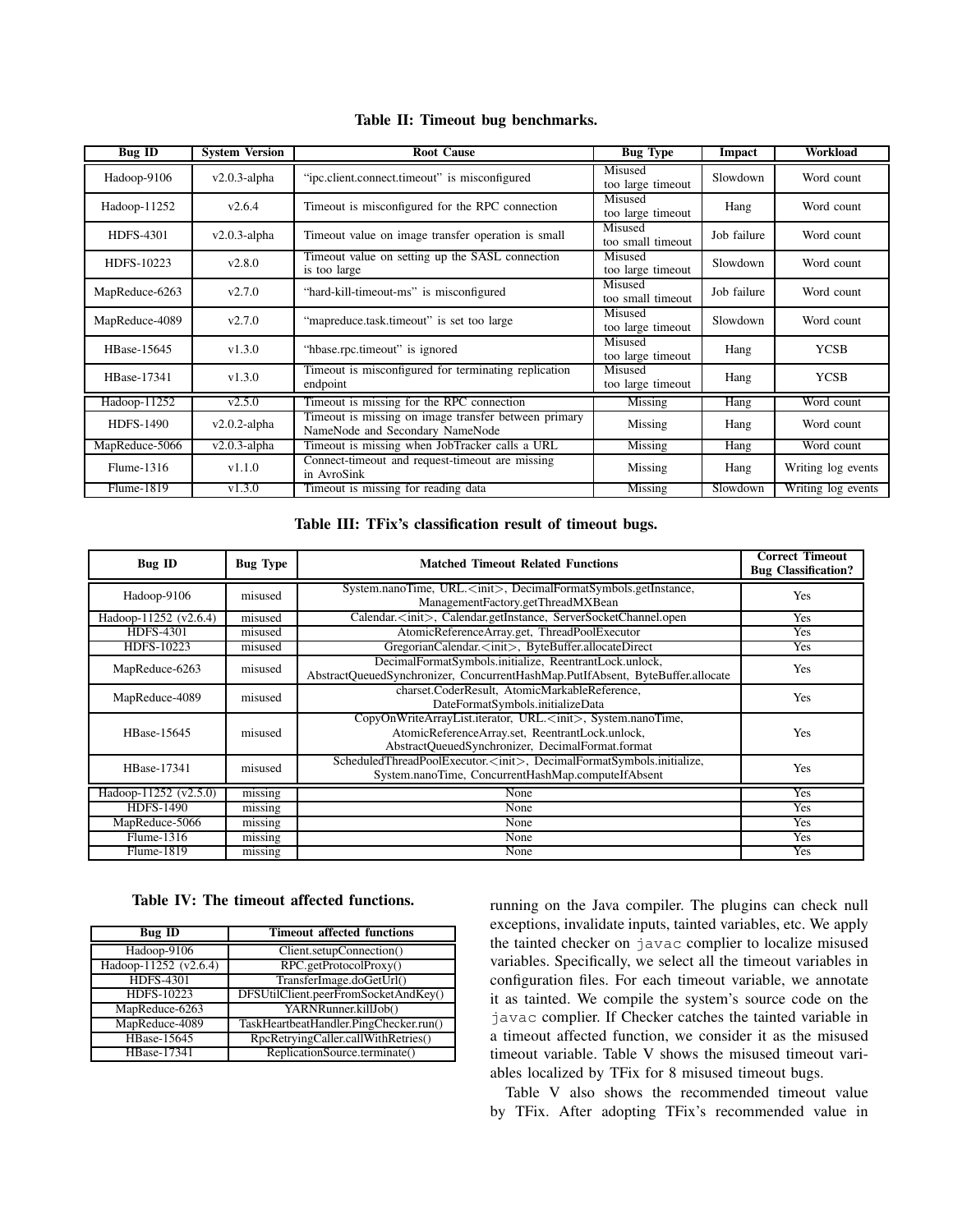| <b>Bug ID</b>         | Localize the misused<br>timeout variable   |                  | <b>Timeout value</b><br>in the patch | Is bug fixed after<br>applying TFix Recommendation? |
|-----------------------|--------------------------------------------|------------------|--------------------------------------|-----------------------------------------------------|
| Hadoop-9106           | ipc.client.connect.timeout                 | 2s               | 20s                                  | Yes                                                 |
| Hadoop-11252 (v2.6.4) | ipc.client.rpc-timeout.ms                  | 80 <sub>ms</sub> | 0 <sub>ms</sub>                      | Yes                                                 |
| <b>HDFS-4301</b>      | dfs.image.transfer.timeout                 | 120s             | 60s                                  | Yes                                                 |
| HDFS-10223            | dfs.client.socket-timeout                  | 10ms             | 1 <sub>min</sub>                     | Yes                                                 |
| MapReduce-6263        | yarn.app.mapreduce.am.hard-kill-timeout-ms | 20s              | 10s                                  | Yes                                                 |
| MapReduce-4089        | mapreduce.task.timeout                     | 100ms            | 10 <sub>min</sub>                    | Yes                                                 |
| HBase-15645           | hbase.client.operation.timeout             | 4.05s            | 20 <sub>min</sub>                    | Yes                                                 |
| HBase-17341           | replication.source.maxretriesmultiplier    | 27ms             |                                      | Yes                                                 |

Table V: The fixing result of TFix.

the system, we find the anomaly does not occur on the system anymore under the same workload. We also list the timeout value in the bugs' patch file in Table V. We observe that the timeout values in the patches are not always correct. When patching misused timeout bugs, developers usually make the timeout variable configurable for users and set the default value to be same as the buggy version before patching. However, it is challenging to make the correct configurations, even for experienced engineers. For example, in the patch of Hadoop- $11252(v2.6.4)$ , the default value of the ipc.client.rpc-timeout.ms variable is configured to be 0 milliseconds. Developers expose the variable for users to configure. If users do not configure the variable, the timeout bug still happens in a fixed version. As shown in Table V, TFix can fix all the misconfigured timeout bugs. However, TFix's fixing strategy may be different from the patch. We use HDFS-4301 bug as an example. In the patch of HDFS-4301, the default value of dfs.image.transfer.timeout is still set to 60 seconds, which is identical with the timeout value before patching. However, the patch limits the chunk size for image transfer, that matched the timeout value. In comparison, TFix changes the timeout value to 120 seconds, that can also fix the problem.

We should note that, the recommended timeout value by TFix might be different under different workloads. This is our design choice, because a fixed timeout setting cannot handle unexpected workload changes or environment fluctuations. For example, in HBase-15645 bug, the misused timeout variable hbase.client.operation.timeout defines the time to block a certain table to prevent concurrency issues. Since the table size is small for YCSB workload in our evaluation, the recommended value by TFix is only 4.05 seconds. If we use 20 minutes in the patch under the same YCSB workload, the user will still experience a noticeable delay (about 20 minutes) in the system.

# *C. Overhead*

In this subsection, we discuss the runtime overhead of TFix. TFix's runtime overhead comes from two tracing modules, i.e., system call tracing and function call tracing. Kernel level system call tracing only incurs less than 1% overhead

Table VI: The runtime overhead of TFix.

| <b>System</b> | Workload    | Average<br><b>CPU</b> Overhead | <b>Standard Deviation</b><br>of CPU Overhead |
|---------------|-------------|--------------------------------|----------------------------------------------|
| Hadoop        | Word count  | 0.29%                          | 0.023%                                       |
| <b>HDFS</b>   | Word count  | $0.44\%$                       | 0.050%                                       |
| MapReduce     | Word count  | $0.33\%$                       | 0.012%                                       |
| <b>HBase</b>  | <b>YCSB</b> | 0.41%                          | 0.024%                                       |

to the system [10]. TFix enables function call tracing (the Dapper tracing) only on a small number of functions which are related to timeout configuration, network connection, and synchronization. We run the workloads on each system with and without tracing. We use the typical benchmarks for all server systems and impose the same types of workloads that trigger the tested timeout bugs. We measure the tracing overhead and list the results in Table VI. We observe that the overhead of TFix in terms of additional CPU load is less than 1%, which makes it practical to apply TFix in real-world production systems.

### *D. Case Study*

In this subsection, we discuss three real world bugs in detail to show how TFix works.

HDFS-4301: The root cause and how the bug happens (Figure 1, 2) is already discussed in Section I-A. As mentioned earlier, a misused timeout value (i.e., 60 seconds) cannot keep the HTTPURLConnection alive while transferring a large fsimage between the primary NameNode and the secondary NameNode for checkpoint. TFix first successfully classifies the bug as a misused timeout bug, because TFix finds AtomicReferenceArray.get and ThreadPoolExecutor functions are invoked, when the bug is triggered. As mentioned in Section II-C, TFix then identifies a set of timeout affected functions which have drastically increased invocation frequencies with similar execution times. As mentioned in Section II-D, TFix identifies the misused timeout variable as dfs.image.transfer.timeout with the corresponding function TransferFsImage.doGetUrl(), using static taint analysis. Last, TFix recommends the timeout value as 120 seconds for the dfs.image.transfer.timeout variable by doubling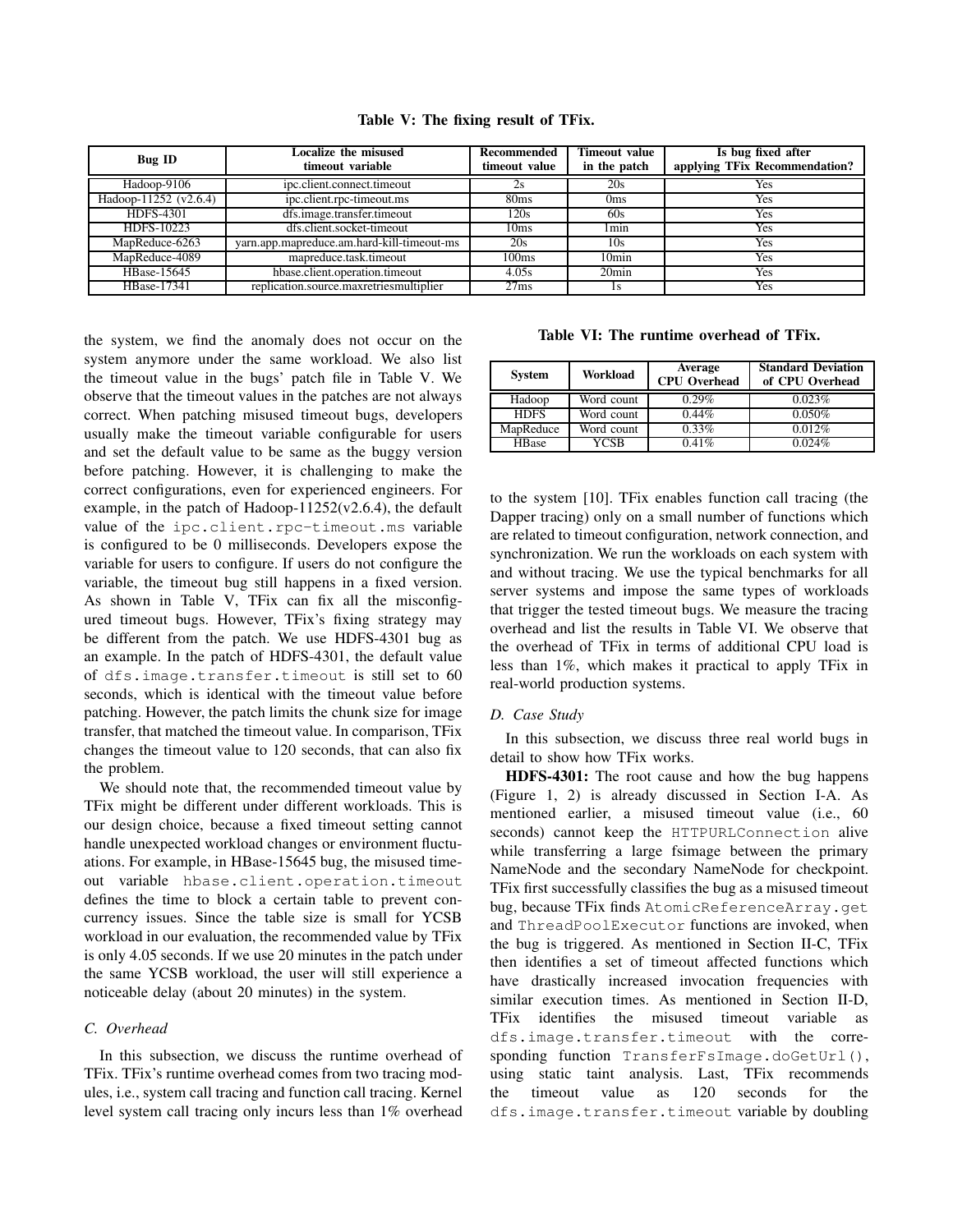

Figure 8: The MapReduce-6263 timeout bug. The ApplicationMaster is forcefully killed, losing all job history after the bug is triggered. The root cause of this bug is the too small timeout value for killing job request sent from YarnRunner to the ApplicationMaster.

the timeout value. We replace 60 seconds with 120 seconds and re-run the workload. We observe the bug does not happen and the NameNodes can successfully finish the checkpoint operation.

Hadoop-9106: This bug is caused by setting too large value to ipc.client.connect.timeout variable. The IPC client sets up a connection to the IPC server and the connection timeout value is set to 20 seconds. When the bug happens, the IPC server fails to respond to the IPC client and the IPC client relies on the timeout mechanism to close the connection. Therefore, too large timeout value causes a noticeable delay on the system.

TFix first successfully classifies the bug as a misused timeout bug, because TFix finds the matched timeout related functions System.nanoTime, URL.<init>, DecimalFormatSymbols.getInstance and ManagementFactory.getThreadMXBean, when the bug is triggered. TFix then identifies a timeout affected function Client.setupConnection() because of its prolonged execution time. Next, TFix pinpoints the misused timeout variable as ipc.client.connect.timeout via static taint analysis, because it is used by the setupConnection() function. Last, TFix recommends the timeout value as 2 seconds, that is the maximum execution time of Client.setupConnection() during system's normal run. We set the ipc.client.connect.timeout to 2 seconds and re-run the system. We observed the bug does not happen.

MapReduce-6263: This bug is caused by a too small timeout value for killing MapReduce jobs. As shown by Figure 8, the YarnRunner sends a killing job request to the AppliationMaster with the timeout value set to 10 seconds. However, when the workers are processing a large MapReduce job with limited resources, it takes the ApplicationMaster longer than 10 seconds to finish the job and respond to the YarnRunner. Instead of keeping waiting for the response from the ApplicationMaster, the YarnRunner sends a request to the ResourceManager to kill the ApplicationMaster by force. This force kill results in job history data loss and unavailability of the deployed application.

TFix first successfully classifies the bug as a misused timeout bug, because TFix finds the matched timeout related functions DecimalFormatSymbols.initialize, ReentrantLock.unlock,

AbstractQueuedSynchronizer,

ConcurrentHashMap.PutIfAbsent and ByteBuffer.allocate, when the bug is triggered. TFix then identifies a timeout affected function YARNRunner.killJob() because of its increased frequency. Next, TFix pinpoints the misused timeout variable as yarn.app.mapreduce.am.hard-kill-timeout-ms via static taint analysis. Last, TFix recommends the timeout value as 20 seconds by doubling the current timeout value. We replace 10 seconds with 20 seconds and re-run the system. We observe the bug does not happen and the job finishes successfully.

#### IV. LIMITATION

TFix can localize the misused timeout variable if the server system uses timeout variables to in timeout handling operations. However, we observe that some timeout bugs are caused by hard-coded timeout values. For example, in the HBASE-3456 bug, the socket timeout value for HBase client is hard-coded to be 20 seconds in HBaseClient.java. To fix the bug, the developer introduces a timeout variable called ipc.socket.timeout and make it configurable by the user. We found those kind of timeout bugs mainly occur in early versions of a production system such as Hadoop 0.x version and HBase 0.x version. Although TFix cannot localize misused timeout value under those circumstances, TFix can identify the bug as a misused timeout bug and pinpoint the timeout affected function, which provides important guidance for debugging the problem. As shown in Table II, TFix works well on bugs in Hadoop 2.x and HBase 1.2+ which are more recent stable versions.

In order to provide proper timeout value recommendations, TFix needs to assume that the timeout affected function is invoked before the timeout bug is triggered under the current workload type. However, this assumption does not always hold. Under those cases, TFix cannot provide a proper timeout value recommendation immediately. We can employ prediction-driven timeout tuning scheme to search a proper timeout value iteratively, which is part of our ongoing work.

TFix currently only supports server systems written in Java since we only implement Dapper framework in Java platforms and our implementation of static taint analysis only works on Java files that javac compiles. However, our approach is agnostic to programming languages. TFix can be easily extended to support other programming languages by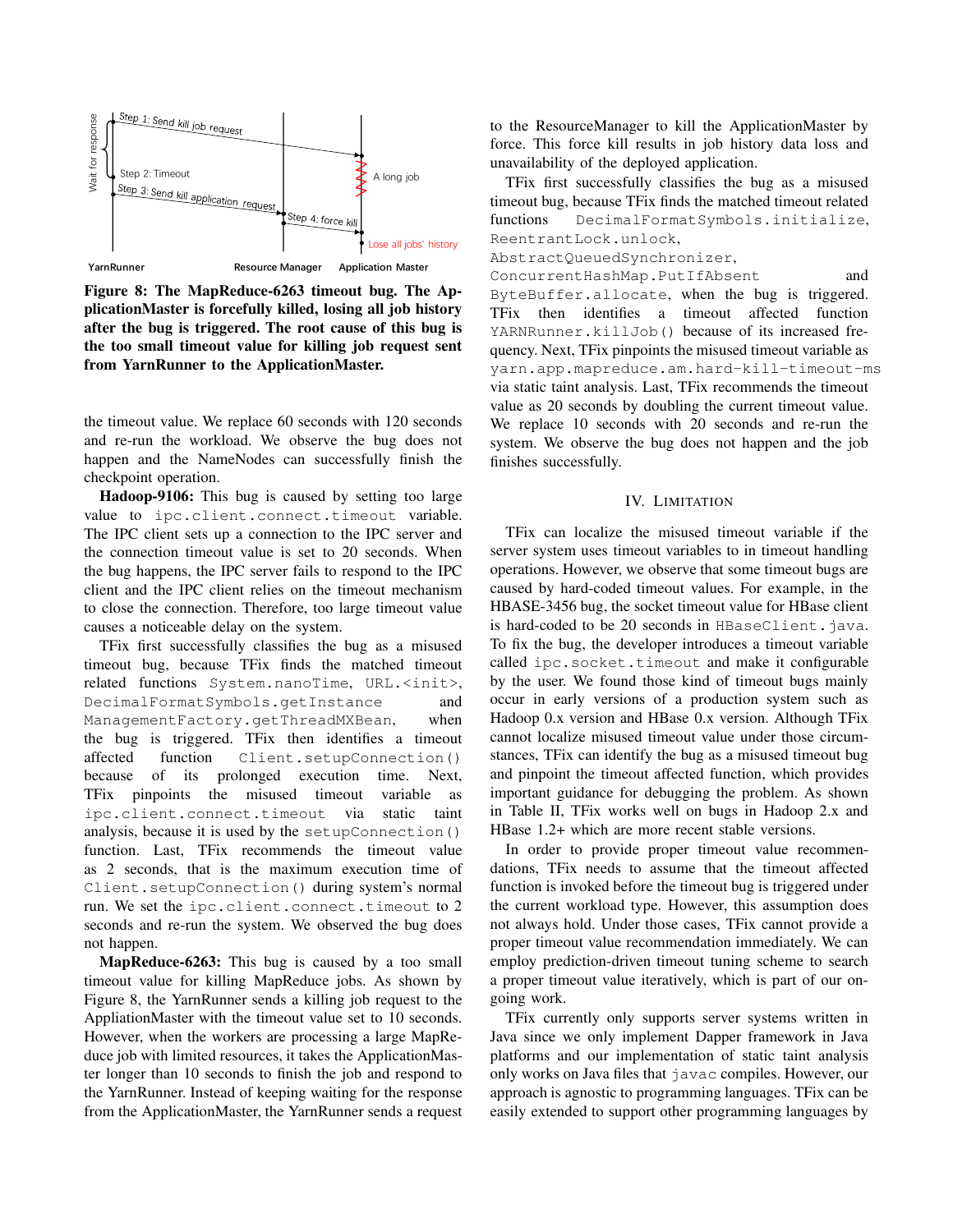replacing Java specific Dapper and taint analysis components with other programming language counterparts.

### V. RELATED WORK

In this section, we discuss related work with a focus on describing the difference between TFix and previous approaches.

Tracing-based bug detection and diagnosis. Previous work has been done extensively to detect and diagnose bugs using various tracing techniques. For example, Xray [16] diagnosed performance bugs by tracing the inputs and outputs of different components using dynamic binary instrumentation and inferencing the traces. Chopstix [17] collected low-level OS events including scheduling, CPU utilization, I/O operations, etc. online and reconstructed these events offline for troubleshooting standalone bugs. Fournier et al. [18] proposed to analyze dependencies among processes and how the total elapsed time is distributed using kernel-level tracing. REPT [19] utilized hardware trace to reconstruct the program's execution and employed recordand-replay techniques for debugging. Magpie [20] instrumented middleware and packet transfer points to record fine-grained system events and correlated these events to capture the control-flow and resource consumption of each request for debugging. TScope [5] detected timeout bugs using timeout related feature selection and machine-learning based anomaly detection on system call traces. In contrast, TFix focuses on providing drill down analysis to narrow down the root cause of misused timeout bugs and further provide recommendations for fixing those timeout bugs.

Configuration bug detection and diagnosis. Previous work has been done to study the configuration bugs. Yin et al. [21] and Xu et al. [12] gave comprehensive studies of configuration bugs and pointed out configuration errors are hard to detect and diagnose. SPEX [22] studied configuration constraints and exposed potential configuration errors by injecting errors that violate the constraints. ConfValley [23] introduced a new language to define system validation rules and check configurations against those rules before the application is deployed in production. PCheck [24] analyzed the application source code and automatically emulated the late execution that uses configuration values to detect latent configuration errors. CODE [25] detected configuration bugs by identifying the abnormal program executions using invariant configuration access rules. ConfAid [26] adopted dynamic taint tracking method to instrument the binary application and analyze the information flow in order to pinpoint the root causes of configuration errors. ConfDiagnoser [27] extracted the control flow of configuration options, instrumented the application code for profiling and analyzed the configuration deviation to detect the erroneous configuration option. EnCore [28] applied machine learning techniques to model the correlation between the configuration settings and the executing environment and correlations between configuration entries, in order to learn and detect configuration bugs. However, the existing approaches detect configuration bugs by checking whether the system violates predefined rules. They cannot be readily applied to fix misused timeout bugs which are triggered during system runtime due to unexpected input data or computing environment conditions.

Automatic bug fix. Work has also been done for automatic bug fixes. AFix [29] and CFix [30] proposed automatic patching strategies for concurrency bugs. ClearView [31] identified violated invariants from erroneous executions and generated candidate repair patches to change the invariants. Tian et al. [32] presented an automatic bug fixing patch identification tool to maintain older stable versions. Tufano et al. [33] applied an Encoder-Decoder model based on neural network to mine the existing patches and automatically generate new patches. In comparison, our work focuses on fixing misused timeout bugs with a new drill-down bug analysis approach that can both identify bug root causes and suggest correct timeout values.

### VI. CONCLUSION

In this paper, we have presented TFix, an automatic timeout bug fixing system for production server systems. TFix employs a new drill-down analysis framework for narrowing down the root cause of the misused timeout bug and recommending bug fix. The drill-down analysis of TFix consists of four major steps: 1) checking whether the detected bug is a misused timeout bug by matching common timeout related functions in different server systems; 2) identifying abnormal functions which are affected by the timeout bug using application performance tracing; 3) pinpointing the root cause timeout variable using static taint analysis; and 4) recommending proper timeout values based on the performance tracing results during normal runs. We have implemented a prototype of TFix and evaluated it using 13 real world timeout bugs in a set of commonly used server systems (e.g., Hadoop, HBase, Flume). The experimental results show that TFix can produce effective fix for all the tested misused timeout bugs. TFix is lightweight and imposes less than 1% runtime overhead, which makes it practical for automatically fixing timeout bugs in production systems.

#### VII. ACKNOWLEDGMENTS

We would like to thank the anonymous reviewers for their valuable comments. This research is supported in part by NSF CNS1513942 grant and NSF CNS1149445 grant. Any opinions expressed in this paper are those of the authors and do not necessarily reflect the views of NSF.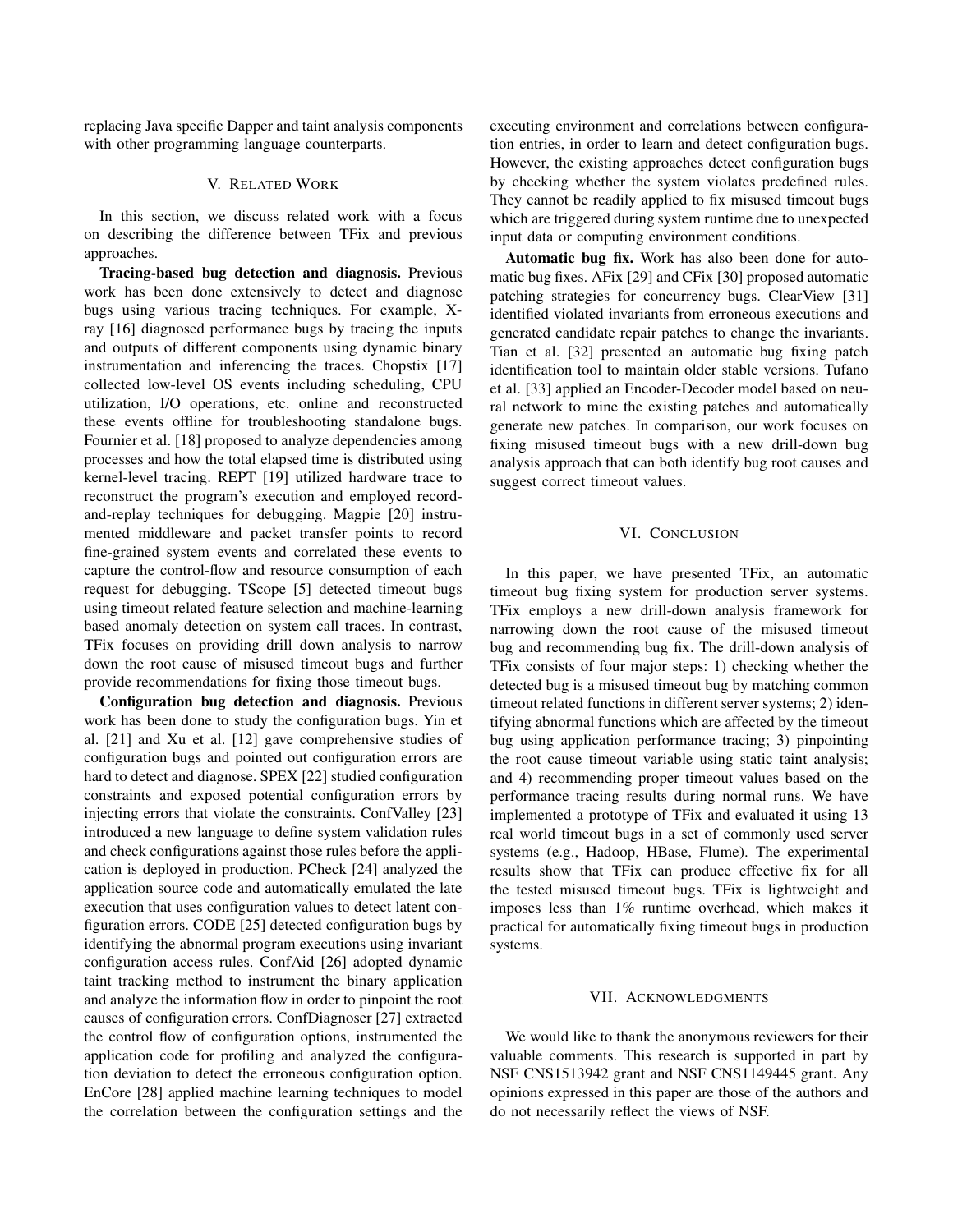#### **REFERENCES**

- [1] H. S. Gunawi, M. Hao, T. Leesatapornwongsa, T. Patanaanake, T. Do, J. Adityatama, K. J. Eliazar, A. Laksono, J. F. Lukman, V. Martin *et al.*, "What bugs live in the cloud?: A study of 3000+ issues in cloud systems," in *SOCC*, 2014.
- [2] J. Huang, X. Zhang, and K. Schwan, "Understanding issue correlations: a case study of the hadoop system," in *SOCC*, 2015.
- [3] T. Dai, J. He, X. Gu, and S. Lu, "Understanding real world timeout problems in cloud server systems," in *IC2E*, 2018.
- [4] "Irreversible Failures: Lessons from the DynamoDB Outage," http://blog.scalyr.com/2015/09/irreversible-failures-lessonsfrom-the-dynamodb-outage/.
- [5] J. He, T. Dai, and X. Gu, "Tscope: Automatic timeout bug identification for server systems," in *ICAC*, 2018.
- [6] D. J. Dean, H. Nguyen, X. Gu, H. Zhang, J. Rhee, N. Arora, and G. Jiang, "PerfScope: Practical online server performance bug inference in production cloud computing infrastructures," in *SOCC*, 2014.
- [7] "Flume," https://flume.apache.org.
- [8] B. H. Sigelman, L. A. Barroso, M. Burrows, P. Stephenson, M. Plakal, D. Beaver, S. Jaspan, and C. Shanbhag, "Dapper, a large-scale distributed systems tracing infrastructure," Technical report, Google, Inc, Tech. Rep., 2010.
- [9] "Checker Framework," https://checkerframework.org.
- [10] M. Desnoyers and M. R. Dagenais, "The lttng tracer: A low impact performance and behavior monitor for gnu/linux," in *OLS (Ottawa Linux Symposium)*, vol. 2006. Citeseer, 2006, pp. 209–224.
- [11] "HProf," https://docs.oracle.com/javase/8/docs/technotes /samples/hprof.html.
- [12] T. Xu and Y. Zhou, "Systems approaches to tackling configuration errors: A survey," *ACM Computing Surveys (CSUR)*, vol. 47, no. 4, p. 70, 2015.
- [13] "Apache JIRA," https://issues.apache.org/jira.
- [14] "Bugzilla," https://www.bugzilla.org.
- [15] "HTrace," http://htrace.incubator.apache.org/.
- [16] M. Attariyan, M. Chow, and J. Flinn, "X-ray: Automating root-cause diagnosis of performance anomalies in production software," in *OSDI*, 2012.
- [17] S. Bhatia, A. Kumar, M. E. Fiuczynski, and L. L. Peterson, "Lightweight, high-resolution monitoring for troubleshooting production systems." in *OSDI*, 2008, pp. 103–116.
- [18] P. Fournier and M. R. Dagenais, "Analyzing blocking to debug performance problems on multi-core systems," in *SIGOPS*, 2010.
- [19] W. Cui, X. Ge, B. Kasikci, B. Niu, U. Sharma, R. Wang, and I. Yun, "Rept: Reverse debugging of failures in deployed software," in *OSDI*, 2018, pp. 17–32.
- [20] P. Barham, A. Donnelly, R. Isaacs, and R. Mortier, "Using magpie for request extraction and workload modelling," in *OSDI*, 2004.
- [21] Z. Yin, X. Ma, J. Zheng, Y. Zhou, L. N. Bairavasundaram, and S. Pasupathy, "An empirical study on configuration errors in commercial and open source systems," in *Proceedings of the Twenty-Third ACM Symposium on Operating Systems Principles*. ACM, 2011, pp. 159–172.
- [22] T. Xu, J. Zhang, P. Huang, J. Zheng, T. Sheng, D. Yuan, Y. Zhou, and S. Pasupathy, "Do not blame users for misconfigurations," in *Proceedings of the Twenty-Fourth ACM Symposium on Operating Systems Principles*. ACM, 2013, pp. 244–259.
- [23] P. Huang, W. J. Bolosky, A. Singh, and Y. Zhou, "Confvalley: a systematic configuration validation framework for cloud services," in *Proceedings of the Tenth European Conference on Computer Systems*. ACM, 2015, p. 19.
- [24] T. Xu, X. Jin, P. Huang, Y. Zhou, S. Lu, L. Jin, and S. Pasupathy, "Early detection of configuration errors to reduce failure damage," in *OSDI*, 2016.
- [25] D. Yuan, Y. Xie, R. Panigrahy, J. Yang, C. Verbowski, and A. Kumar, "Context-based online configuration-error detection," in *Proceedings of the 2011 USENIX conference on USENIX annual technical conference*. USENIX Association, 2011, pp. 28–28.
- [26] M. Attariyan and J. Flinn, "Automating configuration troubleshooting with dynamic information flow analysis." in *OSDI*, vol. 10, no. 2010, 2010, pp. 1–14.
- [27] S. Zhang and M. D. Ernst, "Automated diagnosis of software configuration errors," in *Proceedings of the 2013 International Conference on Software Engineering*. IEEE Press, 2013, pp. 312–321.
- [28] J. Zhang, L. Renganarayana, X. Zhang, N. Ge, V. Bala, T. Xu, and Y. Zhou, "Encore: Exploiting system environment and correlation information for misconfiguration detection," *ACM SIGARCH Computer Architecture News*, vol. 42, no. 1, pp. 687–700, 2014.
- [29] G. Jin, L. Song, W. Zhang, S. Lu, and B. Liblit, "Automated atomicity-violation fixing," in *PLDI*, 2011.
- [30] G. Jin, W. Zhang, D. Deng, B. Liblit, and S. Lu, "Automated concurrency-bug fixing," in *OSDI*, 2012.
- [31] J. H. Perkins, S. Kim, S. Larsen, S. Amarasinghe, J. Bachrach, M. Carbin, C. Pacheco, F. Sherwood, S. Sidiroglou, G. Sullivan *et al.*, "Automatically patching errors in deployed software," in *Proceedings of the ACM SIGOPS 22nd symposium on Operating systems principles*. ACM, 2009, pp. 87–102.
- [32] Y. Tian, J. Lawall, and D. Lo, "Identifying linux bug fixing patches," in *Proceedings of the 34th International Conference on Software Engineering*. IEEE Press, 2012, pp. 386–396.